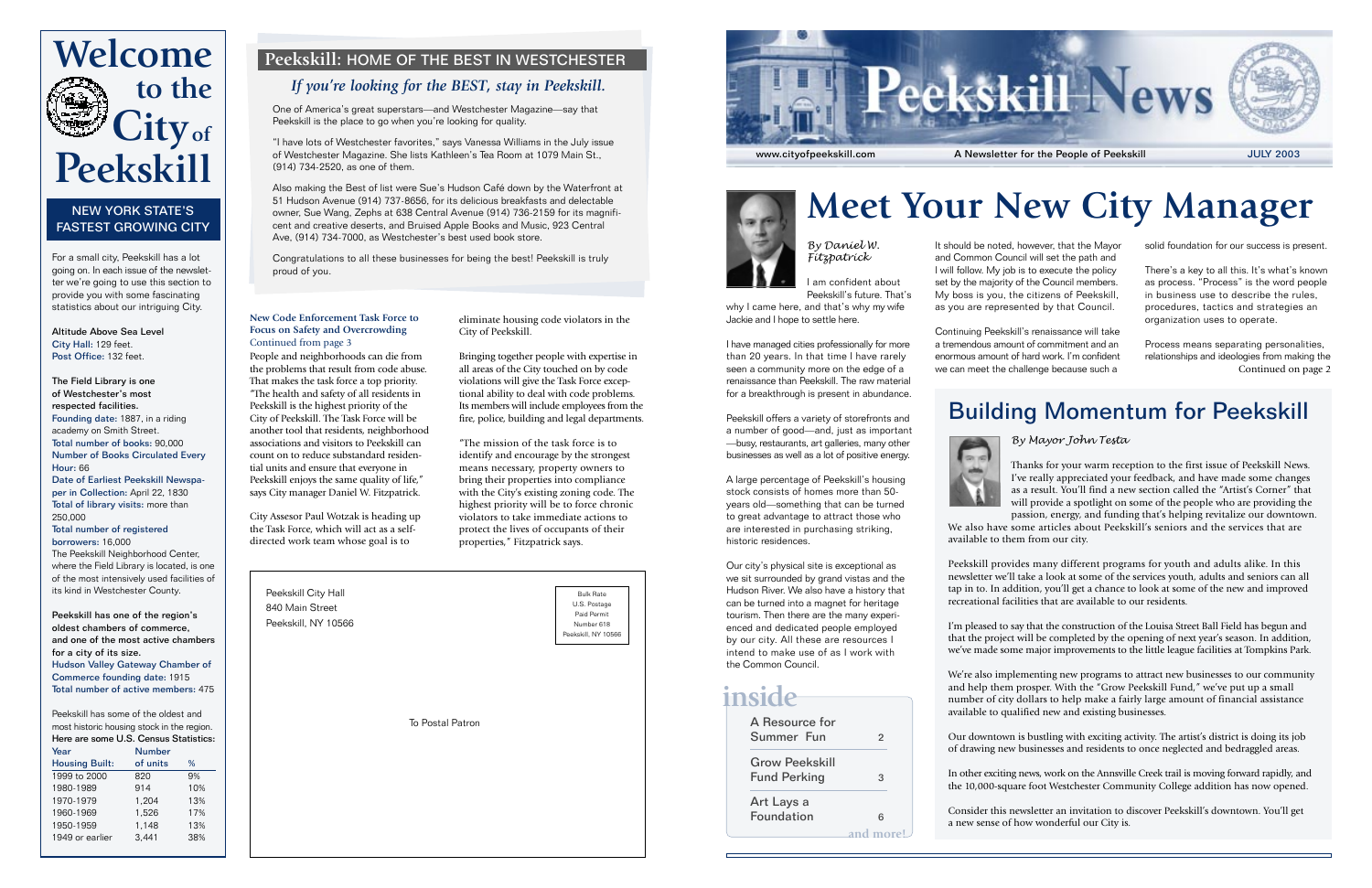# COMMUNITY CALENDAR

2

West Side Story is one of the world's most beloved plays and movie musicals. Yet the tale of the neighborhood that inspired the classic movie is almost as fascinating as the drama itself. It is also of tremendous importance to the city of Peekskill.

That's because New York City decided to take a tremendous risk in the 1960s. It put what would become one of the world's great cultural resources, Lincoln Center, in the middle of a drab, exhausted, deprived neighborhood—the West Side of Manhattan —right where the Jets and the Sharks once dueled.

Lincoln center opened in the 1960s—and slowly, prosperity began to spread through New York's Upper West Side.

Urban planning experts have long known that the arts are a very high-powered, low-cost way of transforming neighborhoods and cities. Artists are willing to make investments in places where other people are not.

More important, artists are a magnet for people with significant disposable incomes who can visit and help revitalize downtowns.

Lincoln Center took three decades to transform Manhattan's Upper West Side. Peekskill's Artist District has already fundamentally altered the city for the better. Space that lay fallow for decades is now occupied by studios and artist's residences. Galleries have become a vital part of the city's economy. Extensive coverage of the Artist's District in regional and even national media has

July 2003 7

# **Art Lays a Foundation for PEEKSKILL'S FUTURE**

| July 9  | Riverfront Concert, The Nashville Attitude, Riverfront Green,       |
|---------|---------------------------------------------------------------------|
|         | Free, 7:00 p.m                                                      |
| July 12 | Farmer's Market, Bank St., 8:00 a.m.                                |
| July 12 | Antique and Collectable Market, Bank St. Parking Lot, 8:00 a.m.     |
| July 14 | Children's Concert, Joe Barney, Riverfront Green, Free, 7:00 p.m.   |
| July 9  | Riverfront Concert, The Passions, Riverfront Green, Free, 7:00 p.m. |
| July 19 | Farmer's Market, Bank St., 8:00 a.m.                                |
| July 19 | Antique and Collectable Market, Bank St. Parking Lot, 8:00 a.m.     |
| July 19 | Guided Art Gallery & Studio Tour, Meet at Paramount Center,         |
|         | 10:44 a.m., 666-2398                                                |
| July 21 | Children's Concert, The Fairy Tales of the Brothers Grimy Puppet    |
|         | Show, Riverfront Green, Free, 7:00 p.m.                             |
| July 23 | Riverfront Concert, Tom Chapin and Friends, Riverfront Green,       |
|         | Free, 7:00 p.m                                                      |
| July 26 | Farmer's Market, Bank St., 8:00 a.m.                                |
| July 26 | Antique and Collectable Market, Bank St. Parking Lot, 8:00 a.m.     |
| July 27 | Peekskill Underground Railroad Heritage Festival,                   |
|         | 10:00 a.m.-6:00 p.m., 736-7908.                                     |
| July 28 | Children's Concert, Jeffrey & the Bossy Frog Band—Jeffrey           |
|         | Friedberg, Free, 7:00 p.m.                                          |

### **AUGUST**

| August 1  | Peekskill Celebration Weekend, Riverfront Green, New York Ranger's       |  |  |
|-----------|--------------------------------------------------------------------------|--|--|
|           | Road Show, 5:00 p.m.; Arts Crafts Show, 6:00 p.m.; Celebration Main      |  |  |
|           | Stage Kickoff Concert, The Grass Roots with Rob Grill, 7:00 p.m.         |  |  |
| August 2  | Peekskill Celebration Weekend, Hudson River, Hudson River Rally,         |  |  |
|           | 9:00 a.m.; Riverfront Green, Food Vendors, Educational and Environmental |  |  |
|           | Displays, Arts & Crafts Show, 10:00 a.m.                                 |  |  |
| August 2  | Victorian Ice Cream Social, Downtown Peekskill, 11:00 a.m.               |  |  |
| August 2  | Underground Railroad Tours, 13 South Division St., 11:30, 736-7908.      |  |  |
| August 2  | Fourth Annual Peekskill Historic House Tour.                             |  |  |
|           | hourly from noon-4:00 p.m., 734-1444.                                    |  |  |
| August 2  | Fireworks Extravaganza, Hudson River, 9:00 p.m.                          |  |  |
| August 2  | Farmer's Market, Bank St., 8:00 a.m.                                     |  |  |
| August 2  | Antique and Collectable Market, Bank St. Parking Lot, 8:00 a.m.          |  |  |
| August 3  | Jan Peek 10K Race, Water St. and Main St., 8:00 a.m.                     |  |  |
| August 3  | Peekskill Celebration Weekend, Riverfront Green, Food Vendors, Arts &    |  |  |
|           | Crafts Show, 11:00 a.m.                                                  |  |  |
| August 4  | SCORE Meeting, Conference Room, Chamber of Commerce, 9:00 am.            |  |  |
| August 4  | Children's Concert, The Super Silly Circus-Mark Stolzenberg,             |  |  |
|           | Free, 7:00 p.m.                                                          |  |  |
| August 9  | Farmer's Market, Bank St., 8:00 a.m.                                     |  |  |
| August 10 | Jazz in the Park, Burr Johnson, Depew Park Bandstand, 6:00 p.m.          |  |  |
| August 16 | Farmer's Market, Bank St., 8:00 a.m.                                     |  |  |
| August 16 | Guided Art Gallery & Studio Tour, Meet at Paramount Center,              |  |  |
|           | 10:44 a.m., 666-2398.                                                    |  |  |
| August 17 | Jazz in the Park, Riley T. Bandy, Depew Park Bandstand, 6:00 p.m.        |  |  |
| August 23 | Farmer's Market, Bank St., 8:00 a.m.                                     |  |  |
| August 30 | Farmer's Market, Bank St., 8:00 a.m.                                     |  |  |
|           |                                                                          |  |  |

# CITY OF PEEKSKILL Key Government **Meetings**

# **JULY**

#### **Meet Your New City Manager** Continued from page 1

### J U LY

8 Planning Commission 8 Historic Preservation Advisory Commission

14 Committee of the Whole

17 Zoning Board of Appeals 21 Common Council 10: a.m. Neighborhood Center

#### AUGUST

| 11 | Committee of the Whole                     |
|----|--------------------------------------------|
| 12 | Common Council                             |
| 12 | <b>Planning Commission</b>                 |
| 18 | Common Council                             |
| 28 | Historic & Landmarks<br>Preservation Board |
|    |                                            |



 $\mathbf{\alpha}$ 



A NEW USE FOR AN OLD BUILDING. Residents may recognize the home of the Casola Gallery and the Sky Movement Studio as the former home of the Peekskill Herald.

Chris and Paula Carnabuci are artists of a special sort. Chris makes his living turning wood and metal into furniture that is both functional and magnificently sculptural. Critics adore a body of work that ranges from grandfather clocks that strike the eye as well as the time to bars that intoxicate with beauty as well as drink.

Paula Carnabuci's palate is people. One of the region's most respected fitness trainers, she has helped clients such as Karen Alexander and Frederique reach peaks of physical perfection.

Though they could have taken their highly respected talents many other places, they have chosen to make a total commitment to Peekskill, where the Carnabucis have a home on Nelson Avenue, a gallery and a fitness studio on South Street, and a workshop on Park Street.

The Casola Gallery is named after the Carnabuci's two lovely daughters, Sophia, aged four, and Gabriela, age eight. CA stands for Carnabuci, So for Sophia, and LA for Gabriela. Material that has been offered at the gallery ranges from spectacular \$50 decorative pillows to multithousand dollar, one-of-a-kind art furniture pieces.

At the Sky Movement Studio, customers also have plenty of choices. The rich varied menu of exercise options includes Pilates, Yoga, some Japanese martial arts, and even training in ballet.

Beauty and business are truly making a great combination for the Carnabucis—and Peekskill.

The Casola Gallery's phone number is (914) 734-2154. Sky Movement's number is (914) 788-6535.

dramatically improved Peekskill's image.

Unfortunately, there are a number of misperceptions about Peekskill's Artist's District. Artists who come to Peekskill receive no subsidies from the City. In fact, the Artist's District itself has been a tool that has enabled us to receive major grants from state and federal agencies that have helped us accomplish some major projects in our downtown.

Much of the other money for the district comes from landlords and artists who have taken the risk of betting on Peekskill's progress. The odds are looking increasingly goods that their decision has been a winning one.

Peekskill's Artist's District's roots have taken hold in the very fabric of our city as artists have purchased residences in our neighborhoods and opened businesses in our downtown and elsewhere.

Realtors say the Artist's District is a significant selling point for our community. All you need to do is take a walk downtown on one of the Open Studios Days to see how many people the district can draw to our city. What's best is that all this has been achieved with that most marvelous of things, OPM—other people's money.

Most of the galleries are open on weekends. They're wonderful places to see and explore. Visit them, and you'll find new reasons to take pride in your community.

### **Building a FAMILY AND A BUSINESS in Peekskill.**

| ľ                    |   |
|----------------------|---|
|                      |   |
|                      |   |
|                      |   |
| $\ddot{\phantom{a}}$ | I |
|                      | I |
| $\ddot{\phantom{a}}$ |   |
|                      |   |
|                      |   |
| ֚֚֚֬                 |   |
|                      |   |
|                      |   |
| ֘֒                   |   |
| ĺ                    |   |



PROUD PARENTS. Chris and Paula Carnabucci are proud of their daughters Gabriela (L) and Sophia (R) and their business.

government run. It involves setting rules and standing by them; making promises and keeping them, and running city governments as if they were the businesses they really are.

The government of the City of Peekskill is a corporation—it provides a product in the same way that an insurance company, a bank or any other service organization does. That product is clean streets, safe neighborhoods, and everything else that goes into making a well-run city.

The position of city manager is to make the business that is the City of Peekskill, NY—i.e., its government—run as efficiently as possible. Peekskill has the tools and a great deal of experience personnel to accomplish this objective.

A city manager is a professional who possesses a specific set of criteria, ethics and knowledge base. I've spent my career applying my abilities to help manage such cities as Poughkeepsie; Ogdensburg, N.Y.; Augusta, Maine; and Oak Park, Mich., which is a northern first tier suburb of Detroit.

City managers play a vital role in helping America work in places all over the country. I was the first person to be awarded the International City Management Association's (ICMA) "Certificate in Management," and I've received three ICMA awards, including ICMA's highest – "The Award for Excellence". None of my previous accomplishment would have been possible without the leadership and cooperation of past city councils and the dedication and hard work of city staff.

A few personal details. I was born and raised in Troy, NY. I have been married for 29 years and have a 27 year old daughter. My hobbies include martial arts, music and reading. I'm currently living on Main Street between Broad and James until my wife moves here and we buy a home.

I look forward to working with the common council, citizens and community leaders to put my education and experience to the benefit of Peekskill. I'm just learning about Peekskill, but from the enthusiastic welcome I've received I'd say that this is a community ready to leap forward. I think we'll make a great team, and I look forward to working together.

> Code Enforcement/ Quality of Life Hotline 862-2065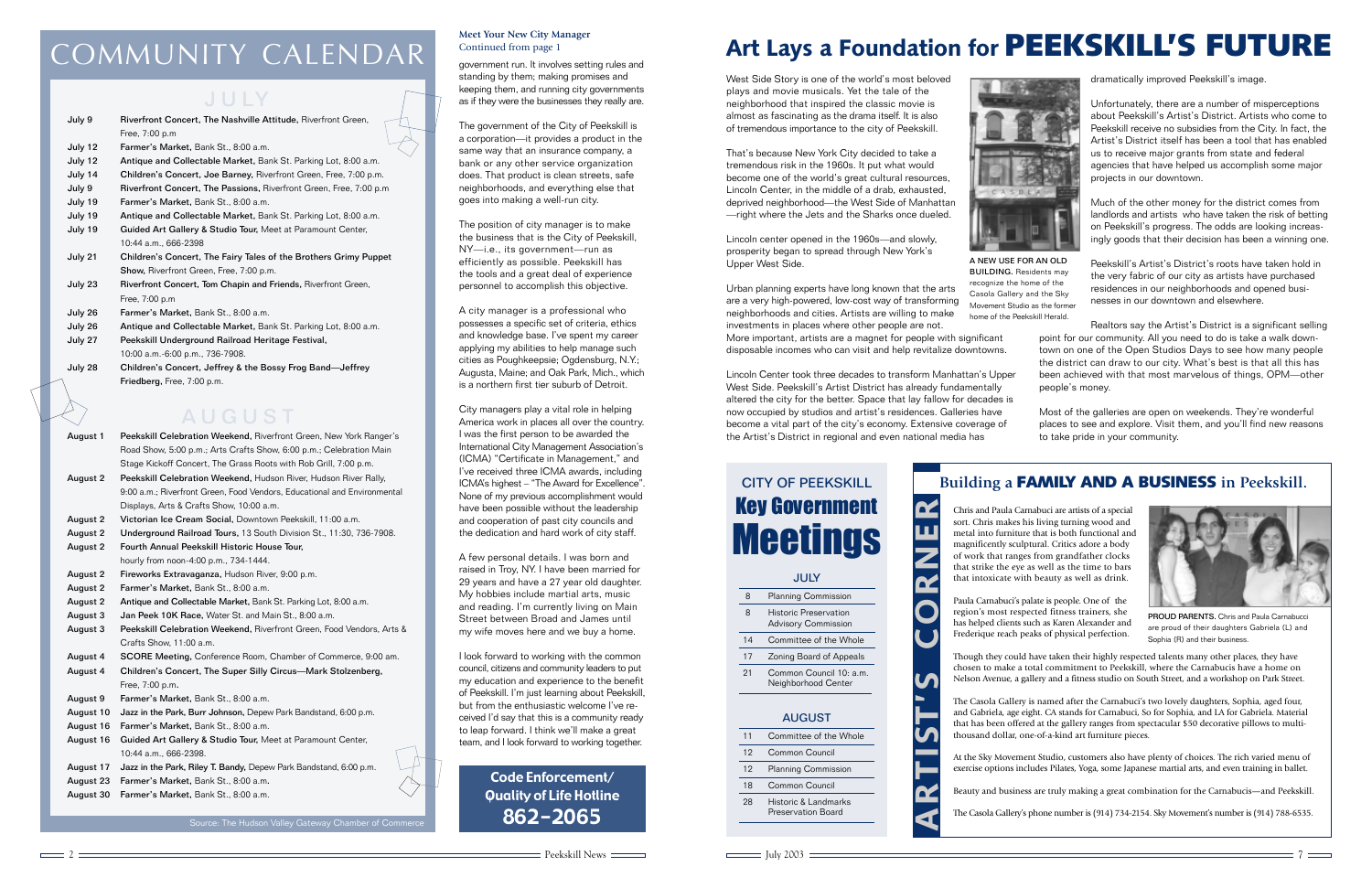# *Community Policing:* **Bringing People Together**





*By Eugene Tumolo, Chief of Police*

Right now, our Community Policing unit has four members. Its leader is Sergeant Catherine

Johansen. Two officers work with the program: Ray Henderlong and Andre Wright. Reverend Mervyn David, the Police Department's chaplain, also plays a crucial part in our Community Policing efforts.

Members of the Community Policing Program have thought long and hard about what they're doing. "Our mission is to create better communication between the police and the public, and to help resolve ongoing concerns that the public and the business community may have within the city limits," Sgt. Johansen says.

Making arrests isn't what Community Policing is all about. "We don't base our success on arrests. In fact, arrests are very

rare for the Community Policing unit. We are more interested in trying to peacefully resolve issues, address citizen concerns and keep people satisfied within their own space and area of residence," Johansen says.

Participation with the community is an integral part of the Community Policing Program. That works both ways. In order to help you, we need to hear from you. When people hear that we are investing a lot of time and energy in certain parts of the community, that's not because we're playing favorites. It's because members of that community have asked us to help out.

> We hope this year the numbers will be even better. We're here for you. If you need us, give us a call at (914) 862-1710 or e-mail Sgt. Johansen at CatJo@peekskillpolice.com.

Activities that the Community Policing unit is involved in include setting up and supporting neighborhood watch programs—we have four of those. The Community Policing Unit also takes care of most of the hot line

complaints that come from City Hall. The Unit also works with the Peekskill City School District and many of the nonprofits that work in our city.

Police officers are trained in resolving disputes and dealing with criminal activities. So if you have an ongoing problem with your neighbor or an issue that's ongoing in your neighborhood, such as traffic, noise, or inappropriate behavior, contact the Community Policing Unit.

"We share information with the anti-crime and traffic enforcement units," Sgt. Johansen says. "In fact, we all work together in attempting to find a way to reduce the concerns that are important to the public", she says. There is a lot of work involved in dealing with the community. Last year the Unit worked on over 210 documented service calls and more than 160 documented traffic stops and vehicle and traffic investigations generated by community concerns. This was in addition to meeting with neighborhood and community groups as well as working within the school district through the DARE and SRO programs.

Building codes and occupancy regulations aren't just words on paper. They're promises to the citizens of our city to preserve the health, safety and quality of life of our neighborhoods.

Predatory landlords and investors are more than willing to put 20 people in a structure designed for five. They put lives at risk and degrade neighborhoods and the city's infrastructure as they cram many families into single or two family homes.

This places a terrible burden on our city as we and the Peekskill City School District have to dramatically increase our services to protect and serve the victims of the overcrowded conditions. If unchecked, the result could be a terrible situation where taxes rise relentlessly while Peekskill's quality of life rapidly declines.

There are new activities on the music front as well. On August 10, the City will offer the first Jazz Night in Depew Park. Burr Johnson will be the performer. Riley T. Bandy will perform on the 17<sup>th</sup>.

"What's especially frustrating is the fact that many of the abusive landlords are not living in the buildings they own or even in Peekskill. They are destroying our city for their own personal financial benefit," says Peekskill Mayor John Testa.

Cities all over the Hudson Valley Region are facing the same situation. The predators are creative and clever. Peekskill has decided to respond with its own creativity. The city has created a Code Enforcement Task Force that is dedicated to cleaning up the mess the abusers have created.

Children and adults alike can have a special summer working with the resources the City of Peekskill provides.

Both the Peekskill Youth Bureau and the Department of Parks and Recreation give children, adults and seniors alike the chance to learn, have fun, and improve their skills in a number of sports. "We have everything from programs for tots right on up to senior citizens," says Fran Brunelle, director of community services.

At the Youth Bureau, one of the most exciting developments is the expansion of the Junior CEO Program. "Our programs are designed by the Bureauto empower youth through comprehensive and diverse programming, while promoting selffulfillment, responsibility, accountability and a sense of community-building cohesion," says Valerie Swan, the Youth Bureau's executive director.

Few programs better exemplify these goals than Junior CEO, which teaches children leadership, socialization and planning skills. An expanded grant from Westchester County has enabled the Bureau to triple the size of the program this year compared to last, with places available for 75

# *Peekskill's Programs:* **A Resource for Summer Fun**

## *Burnishing the Golden Years:* **Peekskill's Senior Services**

WORKING WITH THE COMMUNITY. Connecting with citizens is the Peekskill Community Policing Unit's job. From left to right, Officer Andre Wright, Sergeant Catherine Johansen, the Reverend Mervyn David, who is also the Department's Chaplain, and Officer Ray Henderlong.



CEOS OF THE FUTURE. Participants in the Peekskill Youth Bureau's Jr. CEO program and their advisors tour Fort Hill's Revolutionary War Era

fortifications last summer.

children compared to just 25 last summer.

A raft of other programs is offered by the Department of Parks and Recreation. Many of the programs focus on children, says "We have an obligation to offer programs that are constructive to kids when they're out of school or on vacation or they have leisure time," Brunelle says.

For children aged four to 12, there is a Day

Camp program. This offers a double benefit; more than 300 younger children go to the day camp, while another 60 or 70 somewhat older youths are employed by the program.

Teen Travel Camp is available for kids who are somewhat older but need supervision. A whole array of trips is offered in the travel camp, covering everything from bowling to movies. About 80 children take part in the teen travel program, but there is room for more, Brunelle says.

A new offering for children is the Creative Arts Camp, which offers specialties in dance drama, and other crafts. The Peekskill Artist's Community has played a key role in developing this program, Brunelle says, and it has proven a tremendous success. "Your Creative Arts Camp is the brainchild of our artist's population," he says. "It's the fastest closed-out program we have."

Grownups can take tennis lessons offered by the city, learn kayaking, or participate in an adult summer basketball league. A new offer for adults is a Blue Mountain Reservation nature walk. A concert series will also take place every Wednesday from July 2 to August 1. Performers will include Tom Chapin, the Bellmonts, The Passions, The Grass Roots and the local group Jig Saw.

This is only a small sampling of the services Peekskill offers to its citizens over the summer. Specific details on price, programs and schedules are available for the Peekskill Youth Bureau at http:// www.cityofpeekskill.com/parksrecreation/ communityprograms.cfm#pos9. Information on Parks and Recreation programs is located at http://www.cityofpeekskill.com/ parksrecreation/index.cfm.

Residents can also call City Hall and get a copy of the Summer 2003 Program Guide for more information.

## *NEW CODE ENFORCEMENT TASK FORCE* to Focus on Safety and Overcrowding

Continued on page 8

Taking care of seniors is a top priority of the City of Peekskill. In cooperation with the Seniors Citizens Club, the County and a number of other groups, Peekskill provides an extensive menu of services to its seniors.

In fact, Peekskill's nutritional programs are so respected that neighboring communities use us to help feed their seniors. Seniors can also come down and eat at the neighborhood center for a nominal fee.

Anybody who wants to can get a hot meal, Monday through Friday, for a smallsuggested donation. Homebound seniors in Peekskill can get up to 11 meals a week from our nutritional program. Gary Cahill, manager of the seniors program, works hard at keeping the menu varied and the quality of the food high.

Peekskill provides a number of health-oriented programs as well. A podiatrist is available at the Neighborhood Center on the first Thursday of the month. Every Monday and Friday seniors can get their blood pressure checked. There are Dancercise classes three days a week, and a sit-down-chair exercise program is available one day a week.

One of the most important resources for Peekskill Seniors is the Senior Citizens Club. Organized and run by volunteers in cooperation with the City, the Club helps Peekskill provide an abundance of exciting events and activities.

Membership in the Seniors Club is just \$12 a year. The Club offers a broad menu of services and activities. Monday through Thursdays, there are daily card and bingo games. Seniors can also go on trips, tours and even vacations.



Visit us on the web: www.cityofpeekskill.com